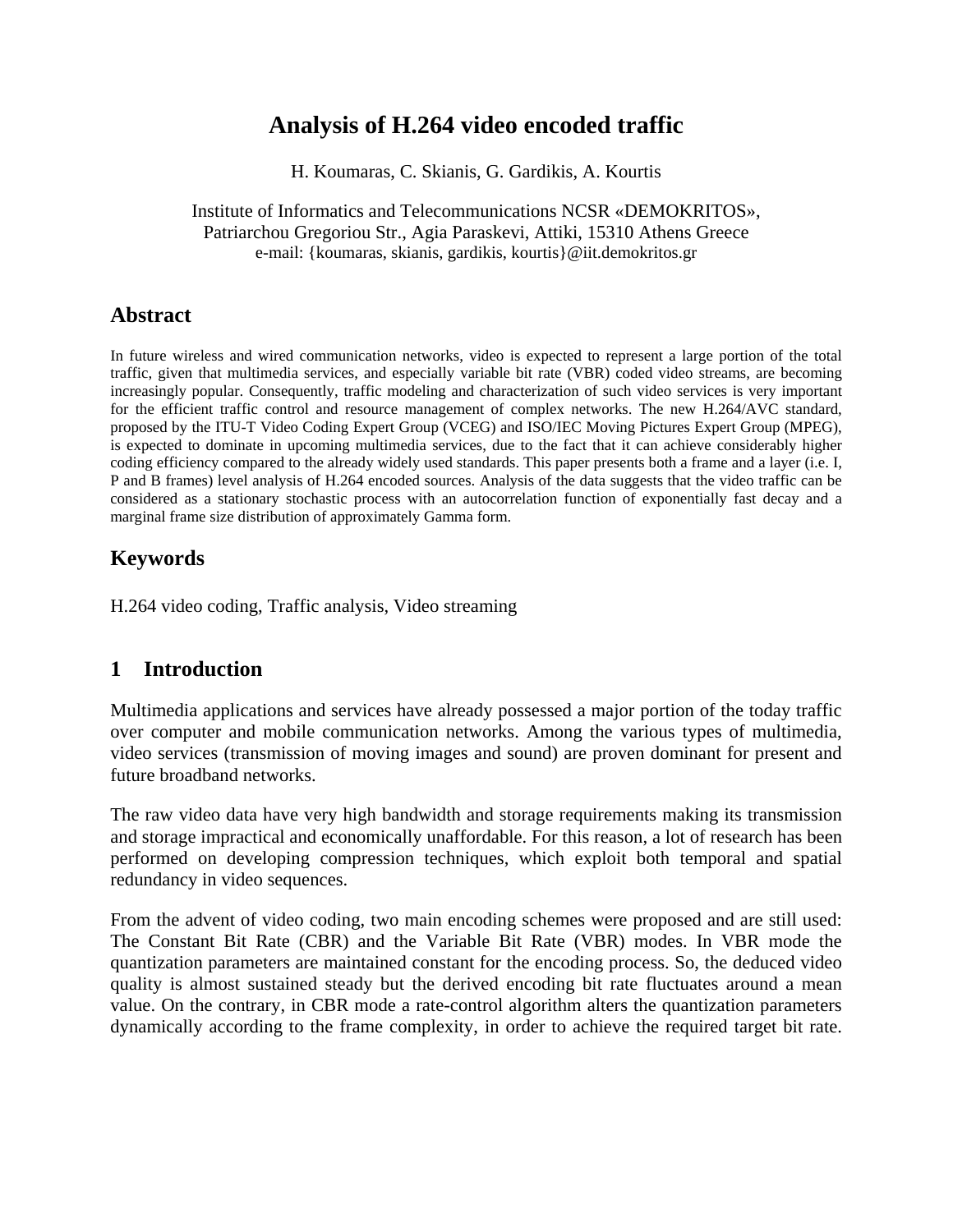By this way the picture quality is not maintained constant, but it changes reversely analogous to the spatial and temporal activity of each video frame.

A major surge of interest in the topic of VBR video traffic modeling has appeared with the advent of video coding. Relevant early studies examined various characteristics of VBR video traffic, such as differences in successive frame sizes and cluster lengths (Chin *et al*, 1989) or scene duration distributions (Verbiest *et al*, 1988). Also recently (Skianis *et al*, 2003), (Doulamis *et al,* 2000) introduced efficient modeling tools and techniques of VBR MPEG-1/H.261 coded video at frame and GOP level.

Results from these and other works indicate that the histogram of frame sizes exhibits a bellshape (Heyman *et al*, 1992), (Maglaris *et al*, 1988), (Nomura *et al*, 1989). Furthermore, correlations in the video bit rate are found to decay exponentially (Cohen and Heyman, 1993), (Haskell, 1972), (Heyman *et al*, 1992), (Lucantoni *et al*, 1994), (Maglaris *et al*, 1988), while other studies (Nomura *et al*, 1989), (Ramamurthyi and Sengupta, 1990), (Rodriguez-Dagnino *et al*, 1991) observe a more complex phenomenon, in which the correlation decay is rapid for the initial lags, then continues at a lower rate.

The most popular and widely used encoding algorithms are the ones developed by the Moving Picture Experts Group (MPEG) and the Video Coding Expert Group (VCEG) of the ITU. Recently these two organizations jointly developed a new codec, the H.264 or MPEG-4 Part 10 Advanced Video Coding (AVC) codec (Wiegand *et al*, 2003). Featuring updated capabilities, the new codec can achieve 40-50% compression efficiency gain over today's optimized MPEG-2 codecs. Due to the advances of H.264, it is expected that it will prevail in future networks and mobile application systems, making traffic modeling and characterization of H.264 video streams a useful tool for network managers and designers. In this respect, this paper studies the output traffic from an H.264 codec at the frame and the layer level. In particular, the work focuses on video traffic that is generated by VBR H.264 coding since it offers relatively constant quality and has less bandwidth and storage capacity requirements.

This paper presents a frame and layer (i.e. I, P and B frames) level analysis of H.264 video streams, showing that H.264 video traffic can be described as a stationary stochastic process with an autocorrelation function of exponentially fast decay and a gamma-like marginal frame size distribution.

The rest of the paper is organized as follows: Section 2 presents the new characteristics and enhancements of the H.264 standard, Section 3 discusses on the statistical analysis of the H.264 video stream and finally Section 4 concludes the paper.

# **2 The Essential Enhancements of the new H.264/AVC standard**

In 1998 the ITU-T VCEG issued a call for proposals (H.26L project), with main scope to double the coding efficiency in comparison to the already existing coding standards. In 2001, VCEG and ISO/IEC MPEG formed a Joint Video Team (JVT) in order to finalize the standard and to submit for formal approval as H.264/AVC (Wiegand *et al*, 2003).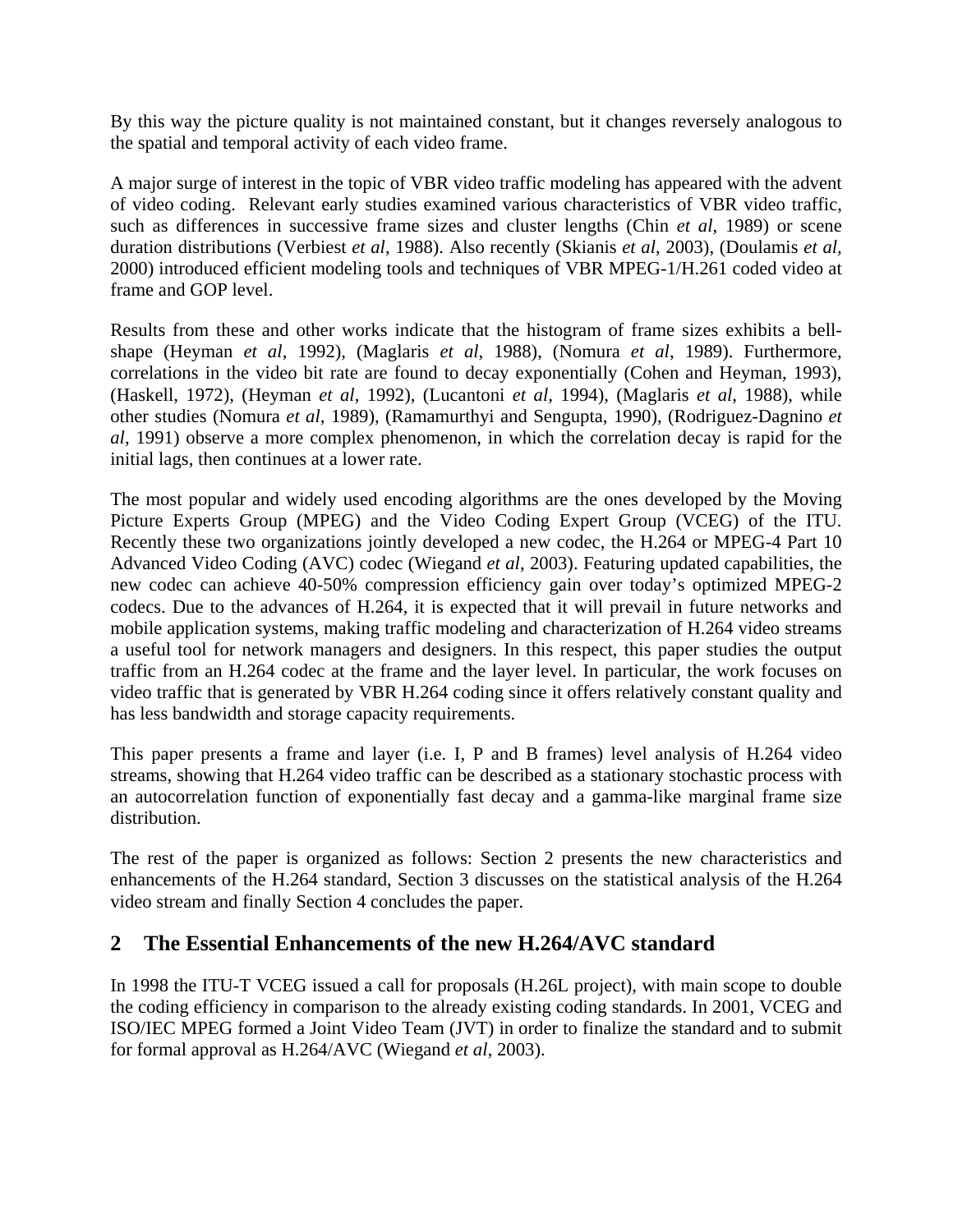The new standard included many enhancements in the coding process, which contribute to the improved coding efficiency of H.264/AVC. Some essential indicative enhancements are:

- Variable block size support for motion compensation with luma block sizes down to 4x4, in conjunction with 4x4 level transformations. (see Figure 1).
- Quarter-sample motion vector accuracy.
- Extended reference frame selection for P frames, among various previously decoded frames.
- De-blocking filter within the motion-compensated prediction loop.
- New context-based adapted entropy coding methods: CAVLC and CABAC.



**Figure 1. Example of the variable block size approach of H.264/AVC** 

The main target of the aforementioned enhancements is the perceived quality improvement and the high-compression efficiency. In this respect, due to the expected business models in emerging wired and wireless networks, where the end-user costs are relative to the transmitted data volume, the bandwidth occupation and utilization, compression efficiency is core goal for all the future multimedia services. For these reasons, H.264/AVC is expected to dominate in future wireless and wired networks.

# **3 Statistical Analysis of the H.264 encoded data**

### **3.1 Frame Level Analysis**

For the statistical analysis of H.264/AVC encoded data, the reference encoder JM is used, considering encodings without rate control and fixed quantization parameters for all test sequences. In H.264, the three common different frame modes are adopted, namely: Intra-frame (I), Predictive (P) and Bidirectional predictive (B), widely referred as I, P and B. In particular, the I frames are also called Intra frames, while B and P are known as Inter frames. The combination of successive types of frames forms a Group Of Pictures (GOP), whose length is mainly described by the distance of two successive I frames. In the described work, frame rate is set constant at 25fps, coding GOP structure is set as IPBPBPBPB… and Intra-period adopts values between 3 and 12 frames.

In this respect, Figure 2 illustrates the size of 1100 frames of an H.264 test signal (encoded with quantization scale 20 for all the frames and GOP length 12), where it can be noticed that the large frame sizes (periodical peaks in the figure) correspond to I frames, while the smaller ones are B frames and the intermediate frame sizes are P frames. Moreover, the periodicity that seems to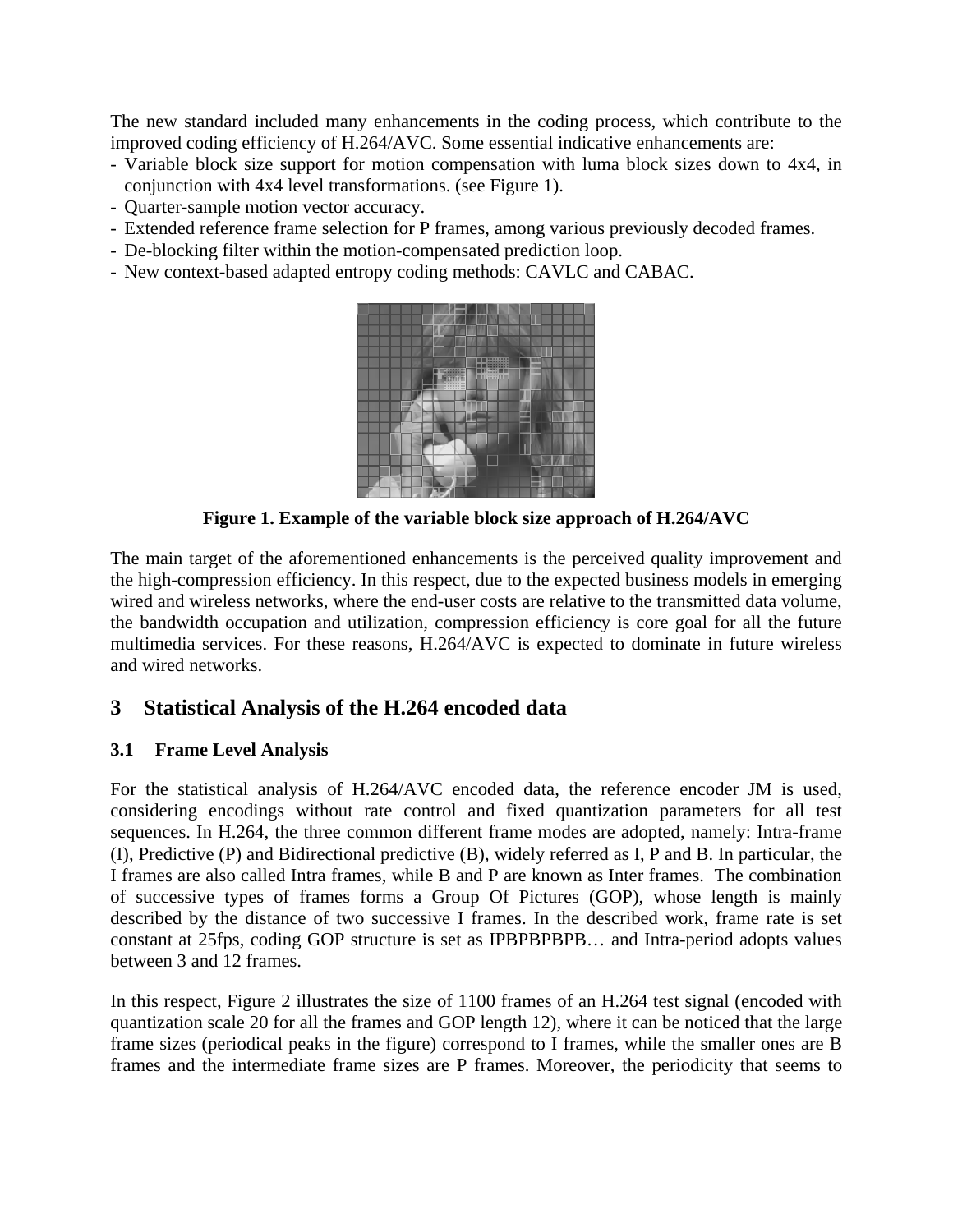appear in the peaks of I frames, corresponds to the distance of two successive I frames, which reveals the length of the used GOP. It is also noted that the frame size follows the spatial and temporal activity of the test signal, where more complex frames require more bits for their description, while static and simple frames are described by fewer bits.

Also another interesting observation is that inter-frames (i.e. P and B) present more intense fluctuation in comparison with the Intra frames. This stems from the fact that according to the content dynamics of the video signal, some Macro-Blocks (MBs) of the inter-frames may be intra-coded, which results in lower compression ratio and therefore higher frame sizes. Figure 3 depicts the total number of Intra MBs for the inter-frames of the 1100 frames of Figure 2. It can be observed that the shape of the Intra MBs vs. Inter-frames graph (Figure 3) plays a major role in the form of the frame size graph (Figure 2). In other words, inter-frames appear to influence largely the actual video traffic.



**Figure 2. The frame level analysis over a time-window of 1100 frames** 



**Figure 3. The total number of Intra MBs for the inter-frames over a time- window of 1100 frames** 



**Figure 4. The autocorrelation of the 1100 frame sizes** 

Figure 4 illustrates the autocorrelation function for the 1100 frames. It can be observed that the autocorrelation graph consist of periodic spikes that are superimposed on a decaying curve. The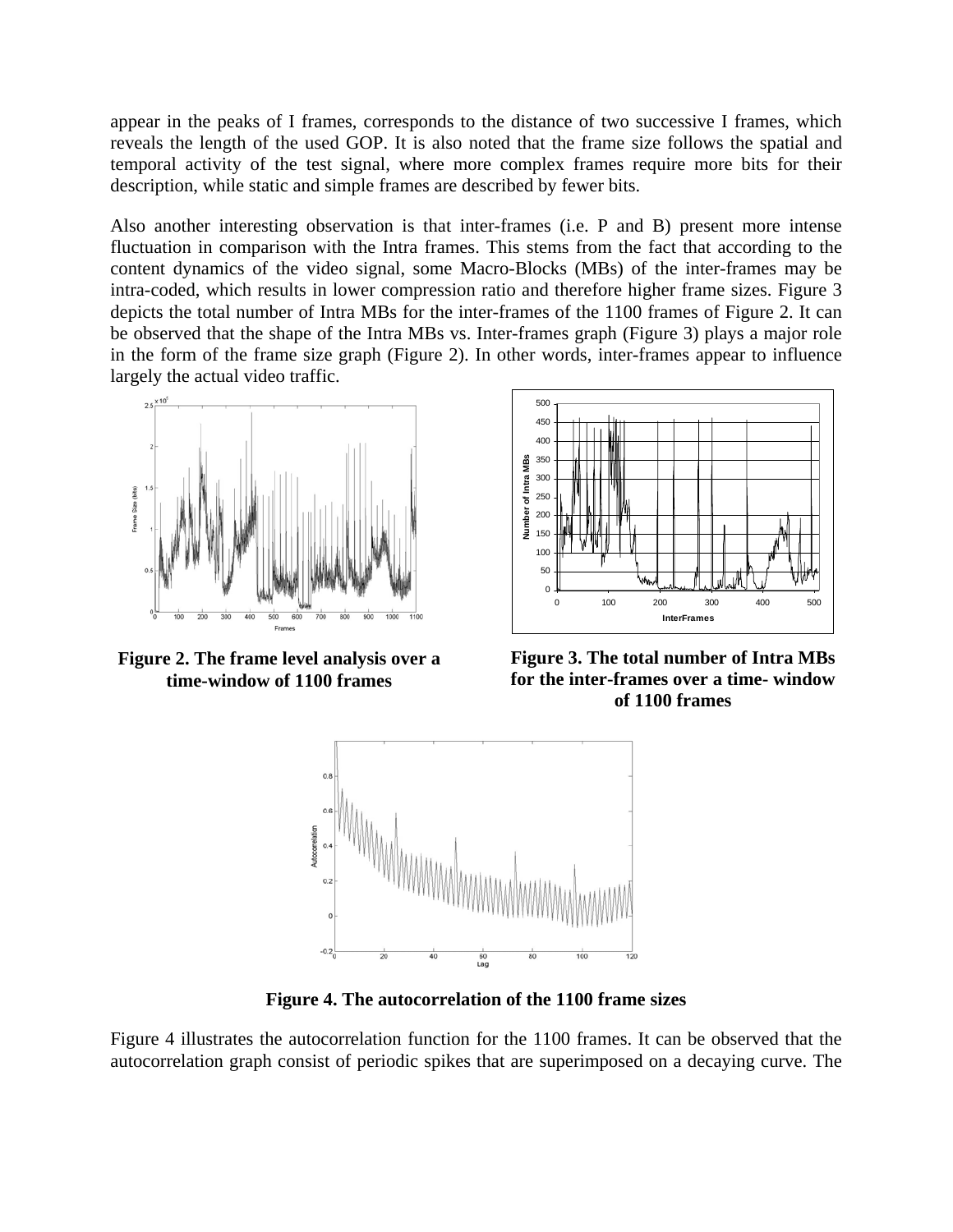highest peaks correspond to the autocorrelation of the Intra frames of the video sequence, which are followed by 11 lower spikes before the next "Intra" peak. This periodicity reveals GOP length of the sequence. The lower spikes between two successive "Intra" peaks correspond to P frames, which are typically smaller than the I-frames. Finally, the wells between I and P peaks, correspond to the B frames of the test sequence, which are the smaller frames of all.

Based on the already discussed results, it can be deduced that the behavior of the H.264 encoded signal can be described as a superimposition of the three different distributions, which result from three different frames modes (i.e. I/B/P). Therefore, elaborating each frame type separately is more efficient and produces more detailed description of the H.264 video traffic. The next section presents an I/B/P layer analysis of the encoded signal.

### **3.2 I/B/P Level Analysis**

In this section, the analysis is performed at I/P/B level. In this respect a video segment from the film "Spider-man II" is used as the reference signal. This segment consists of 18357 frames of YUV 4:2:0 format in 528x384 resolution, where encoding is performed using JM H.264 reference encoder, at VBR mode with constant GOP structure of the form IPBPBPBPB…. In order to study the nature of the video stream, intra-frame period and quantization parameters are altered during the experiments. During each encoding process, video traces are captured, containing data on the type and the size of each encoded frame. As a result, frame statistics based on specific quantization scale and encoding settings are derived and depicted in Table 1 in the form of mean values and variances of I/P/B frame sizes. The notation (x,y,z)-l is used for the quantization scales of I,B,P frames and the selected intra-frame period (i.e. GOP length).

| <b>Quantization</b><br>Settings /<br>Frame Types | f Frames           |                        | <b>B</b> Frames    |                         | P Frames           |                         |
|--------------------------------------------------|--------------------|------------------------|--------------------|-------------------------|--------------------|-------------------------|
|                                                  | Mean $(10^5$ bits) | Variance $(10^9$ bits) | Mean $(10^5$ bits) | Variation $(10^9$ bits) | Mean $(10^5$ bits) | Variation $(10^9$ bits) |
| $(10, 10, 10) - 12$                              | 3.5447             | 7.6209                 | 2.2765             | 3.3255                  | 2.7134             | 4.3131                  |
| $(20, 20, 20) - 12$                              | 1.4816             | 3.3937                 | 0.4302             | 1.1001                  | 0.6701             | 1.7616                  |
| $(30, 30, 30) - 12$                              | 0.5391             | 0.6596                 | 0.0786             | 0.0759                  | 0.1633             | 0.1940                  |
| $(20, 20, 20)-3$                                 | 1.4721             | 3.2852                 | 0.4286             | 1.1060                  | 0.6722             | 1.7777                  |
| $(20, 20, 20)$ -6                                | 1.4846             | 3.3674                 | 0.4310             | 1.1086                  | 0.6706             | 1.7707                  |

#### **Table 1: Frame statistics overview of the encoded signal**

From Table 1, it can be derived that higher encoding parameters, which cause coarser encoding quality, result in lower mean frame sizes and variations in comparison with lower quantization parameters, which produce better encoding quality. On the contrary, the alternation of Intra-frame period does not affect frame sizes, which remain practically constant.

In order to study the statistical behavior of the encoding stream, the Probability Density Functions (PDFs) for each frame type of the encoded signal at various quantization scales are drawn in Figure 5.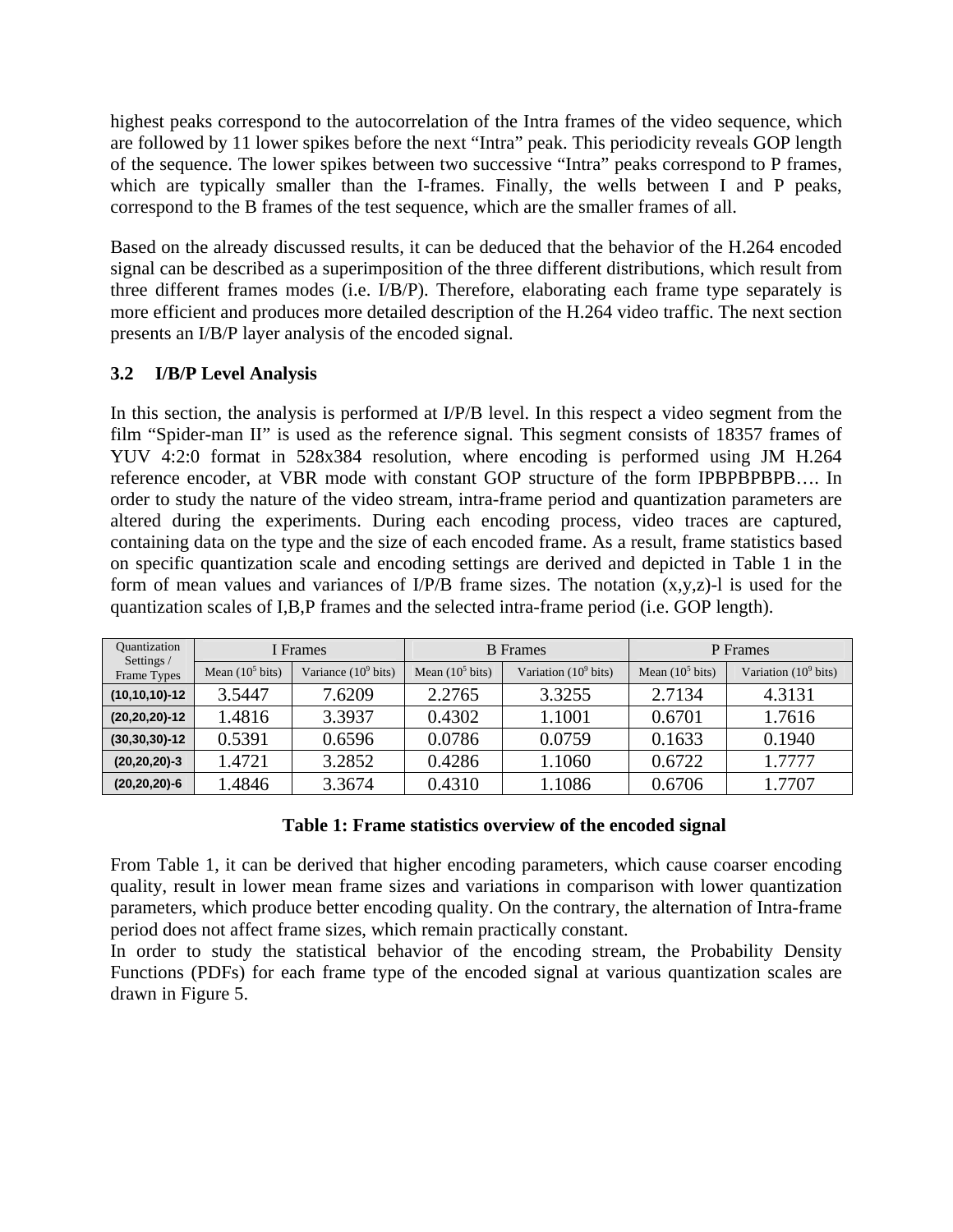

**Figure 5. Frame size histograms and Gamma models for the various quantization scales**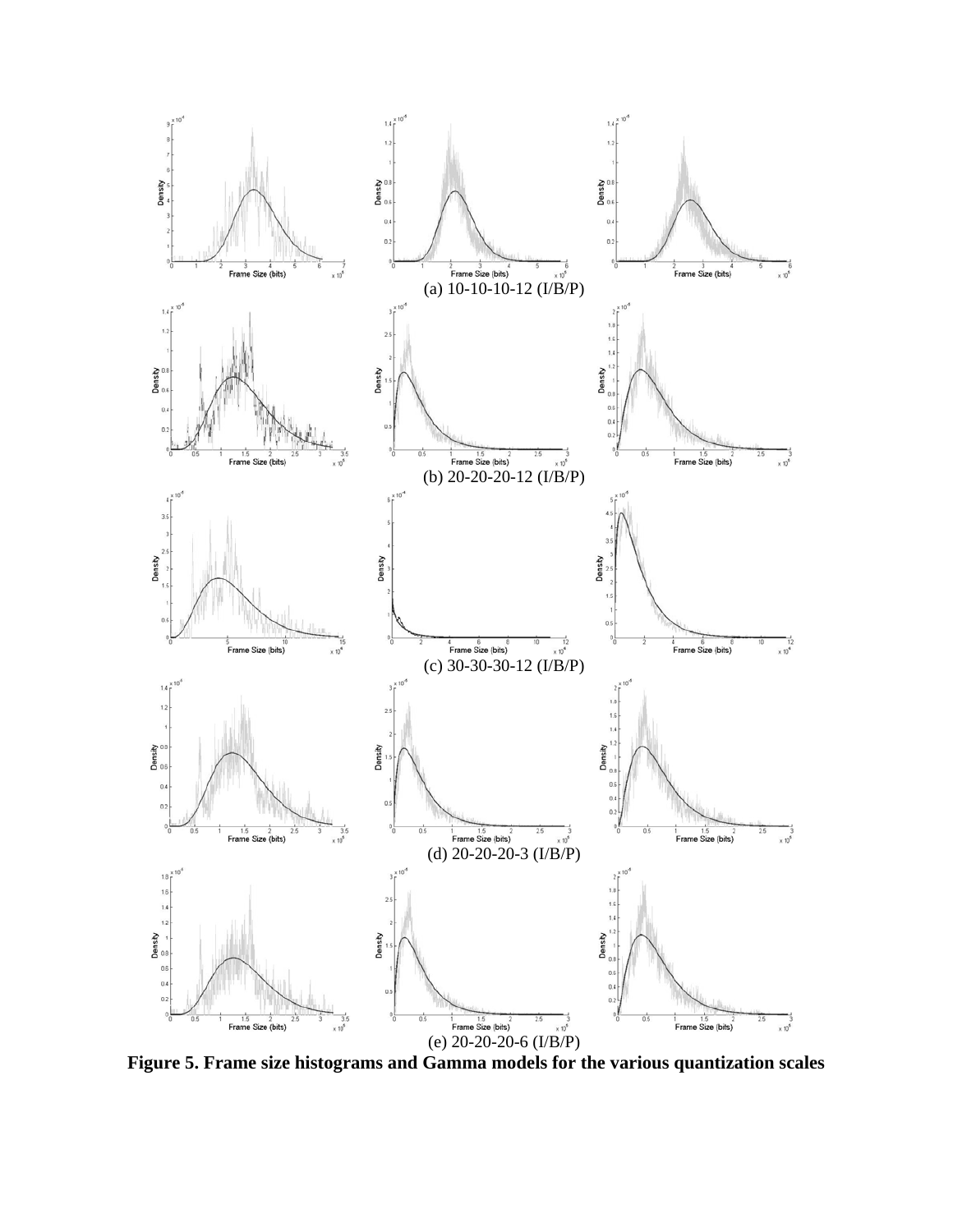Observing that the derived graphs follow the expected bell-like shape, then the well adopted method of moments is used in order to fit a gamma distribution to the data output. The usual moments approach makes use of the fact that the Gamma distribution has mean pu and variance  $p\mu^2$ . By equating to the mean and sample variance, denoted as m and v respectively, it can be deduced that  $\mu = v/m$  and  $p = m^2/v$ . Therefore, exploiting this relation, the corresponding Gammafits to the sample distribution can be derived. Figure 5 illustrates the frame histograms in conjunction with the corresponding Gamma models and Table 2 contains the Gamma distribution parameters for each quantization scale.

| Quantization<br>Settings / Frame | I Frames |       | <b>B</b> Frames |       | P Frames |       |
|----------------------------------|----------|-------|-----------------|-------|----------|-------|
| <b>Types</b>                     |          |       |                 | u     |          |       |
| $(10, 10, 10)$ -12               | 16.487   | 21499 | 15.584          | 14608 | 17.071   | 15895 |
| $(20, 20, 20)$ -12               | 6.468    | 22905 | 1.682           | 25572 | 2.549    | 26287 |
| $(30, 30, 30) - 12$              | 4.406    | 12235 | 0.813           | 7857  | 1.376    | 11874 |
| $(20, 20, 20) - 3$               | 6.597    | 22316 | 1.661           | 25808 | 2.542    | 26446 |
| $(20, 20, 20)$ -6                | 6.545    | 22683 | 1.676           | 25720 | 2.540    | 26404 |

**Table 2: Gamma model statistics overview of the encoded signals** 

As a next step, the autocorrelation function is derived for each frame type. Three representative graphs for the case of quantization scale 20-20-20 and Intra-frame period equal to 12, appear in figure 6, suggesting that the autocorrelation exhibits a reduced decay rate beyond the initial lags.



**Figure 6. Autocorrelation Graphs for the case of 20-20-20-12 I/B/P frames** 

It is observed that in the case of H.264 streams, the autocorrelation functions follow the same decaying shape as in previously studied encoding formats, i.e. H.261 (Skianis *et al*, 2003) and MPEG-1(Doulamis *et al,* 2000).

### **4 Conclusions**

This paper reports on an experimental study of H.264 encoded video streams where additional statistical analysis established general results about the video traffic. The experiments covered cases with different quantization scales and GOP lengths, showing that the derived data can be expressed as superimposition of three discrete frame contributions. In this respect, the density functions of the I/B/P frame sizes were derived and it was shown that they can be successfully